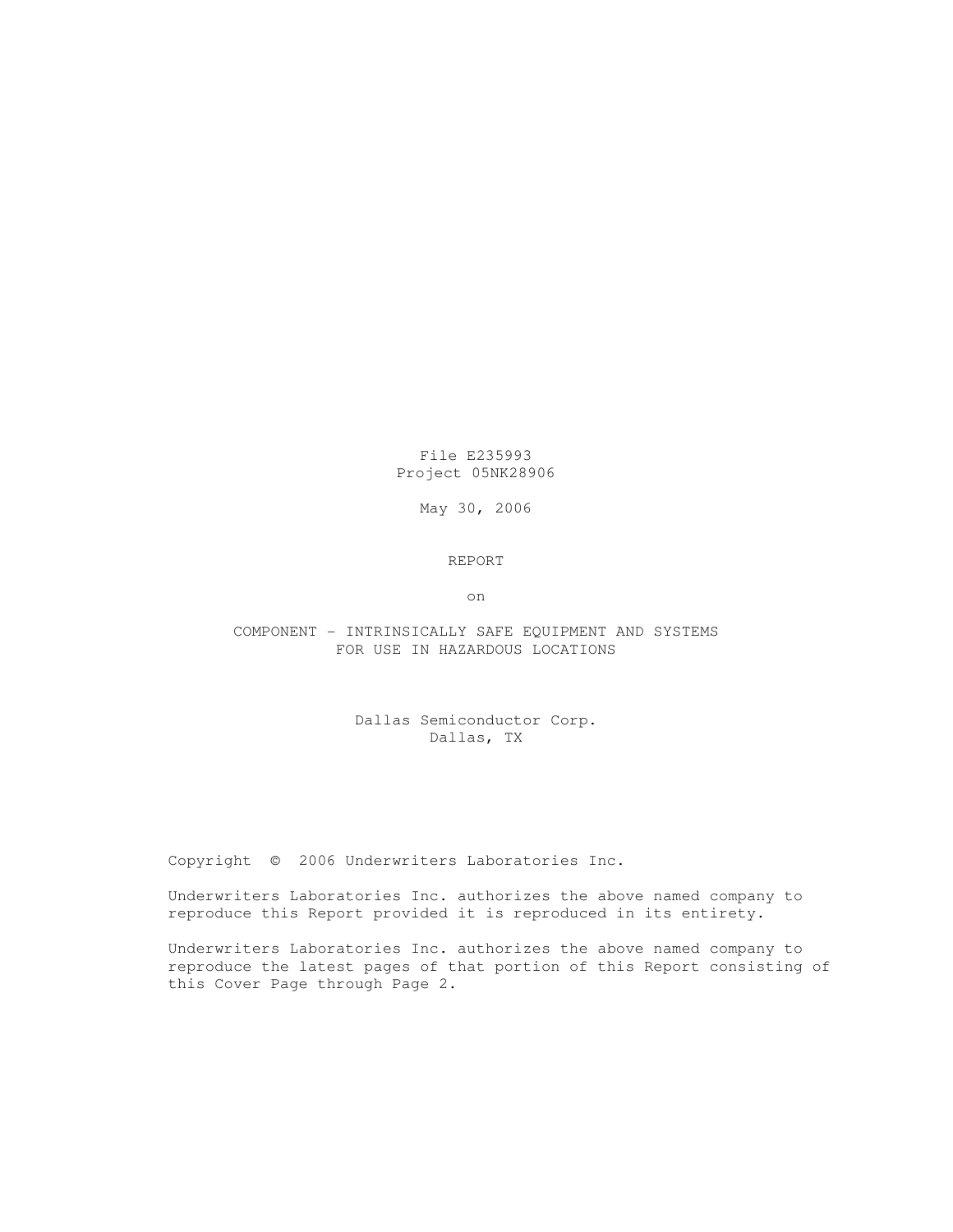| File E235993 | Vol. 1 | Sec. 2     | Page 1 | Issued: 2006-05-30  |
|--------------|--------|------------|--------|---------------------|
|              |        | and Report |        | Revised: 2011-03-16 |

### DESCRIPTION

#### PRODUCT COVERED:

 Component - Touch Memories Models DS1904L, DS1921G, DS1922L, DS1922T, and DS1923, intrinsically safe for use in Class I, Groups A, B, C and D Hazardous Locations.

## GENERAL:

 The products covered by this Report are designed to allow for storage and retrieval of information by touching the product's enclosure with a wand interface and computer approved under the entity concept and meeting the electrical ratings marked on the products. The products have been approved under the entity concept. The battery circuit also provides protection from a reverse charging current into the battery.

ENGINEERING CONSIDERATIONS (NOT FOR FIELD REPRESENTATIVE'S USE):

 Use - For use only in products where the acceptability of the combination is determined by Underwriters Laboratories Inc.

 Conditions of Acceptability - Consideration should be given to the following when the acceptability of these devices in specific applications.

 1. These devices are intended for use as components in circuits where the case temperature is not expected to exceed: 70°C for model number DS1904L; **85**°C for models DS1921G, DS1922L, and DS1923; and 125°C for model number DS1922T, suitable for T4 temperature code and the voltage on any pin relative to ground is a maximum of 7 V dc. Reverse charge current under these conditions is negligible.

 2. These devices are provided with the applicable reverse charging current protection circuit.

 3. All applicable markings relative to the requirements for intrinsically safe equipment and circuits shall be satisfied by the completed product.

 4. All electrical spacings pertinent to intrinsic safety shall be maintained in the completed product in which the device is mounted.

 5. Where the completed product specifies and provides live maintenance procedures, the word "WARNING" and the following or equivalent: "To prevent ignition of flammable or combustible atmospheres, read, understand, and adhere to the manufacturer's live maintenance procedures."